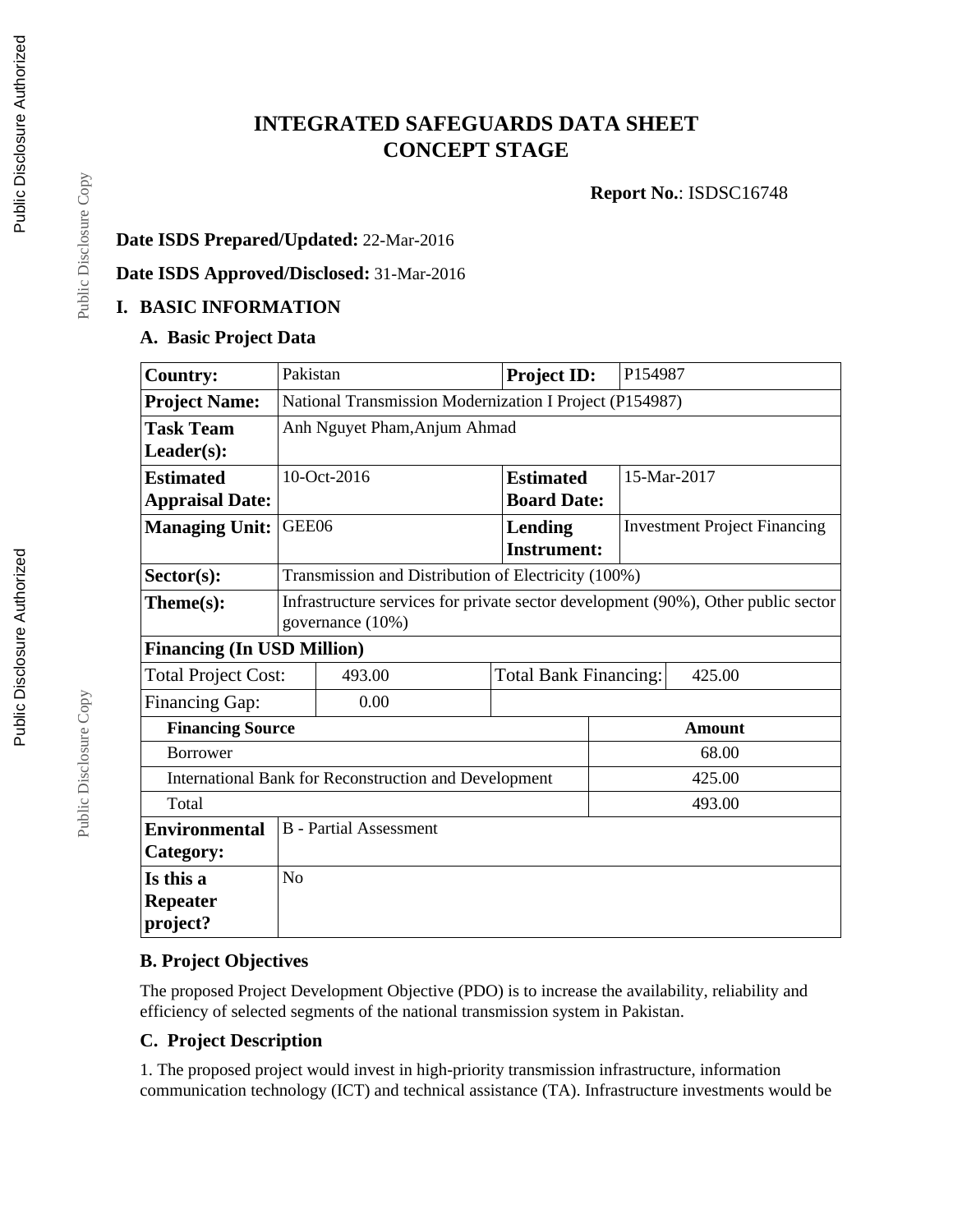either transmission lines, transmission substations or a combination of the two. The project will create new assets or rehabilitate existing parts of the system. The subprojects would be selected based on system planning conducted by NTDC that identifies the highest priority improvements. The ICT investment would support better corporate and operations management, while the TA would enable NTDC to implement the project. The project is envisaged to consist of three components as described below.

Component A: Upgrading and Expanding of the Transmission Network (estimated cost \$448) million, of which \$380 million IBRD loan and \$68 million NTDC counterpart funds). The component would include (a) upgrading, expanding and rehabilitating of selected existing 500 and 220 kV power substations and associated lines; and (b) constructing of new 500 and 220 kV substations and transmission lines. If NTDC decides to start operating at 765kV, currently under consideration, subprojects at that voltage will also be eligible.

- Component B: Deployment of Enterprise Resource Planning (ERP) for NTDC (estimated cost \$25 million, all IBRD loan). The component includes implementation of the information and communication (ICT) infrastructure modernization phase for NTDC, followed by development and deployment of an ERP system aimed at strengthening the company's management capabilities through the use of an integrated ICT system to facilitate its financial, human resources management, inventory and asset management, and metering data management. The component includes the procurement of software licenses, hardware and consulting services for implementation support, change management and ICT capacity building and strategic sourcing to ensure the sustainability of the ERP system.

- Component C: Project Management, Technical Assistance, and Capacity Building (estimated cost \$20 million, all IBRD loan). The component includes (a) a project implementation support consultant; and (b) capacity building program for NTDC to plan, invest and operate the upgraded national transmission grid.

2. Detailed cost estimates for each component and financing arrangement will be finalized during project preparation.

3. Component A is based on a framework approach to allow flexibility. The proposed subprojects will be prepared and implemented in two groups. Group I includes all the subprojects that are given highest priority, have completed feasibility studies and required safeguards documentation. Subprojects in Group I will be appraised during preparation and the bidding documents for goods and works will be ready by the time of negotiations. Group II consists of the remaining potential subprojects the need of which are identified in the NTDC Least Cost Development Plan (LCDP) but not the exact locations and details. Each proposal for a subproject brought forward for financing includes the feasibility study, economic analysis, safeguards plans, prepared in accordance with the Project's safeguards frameworks. Financing for each subproject will be made available when the proposal complies with the eligibility criteria, on first come first approved basis until all funds allocated to the component has been committed. This will ensure flexibility, allowing the use of cost savings or shifting of funds between subprojects and creating incentive for timely implementation.

4. Subprojects under Group II are preliminarily identified with NTDC but subject to change and require more precise identification and definition. Changing priorities mean that some subprojects may be dropped and others substituted. Precise siting or alignments are not likely to be finalized during preparation. Subprojects in Group II would be selected based on key parameters or eligibility criteria. A resettlement policy framework (RPF), and an environment and social management framework (ESMF) providing guidance for preparation of safeguards plans for subprojects in Group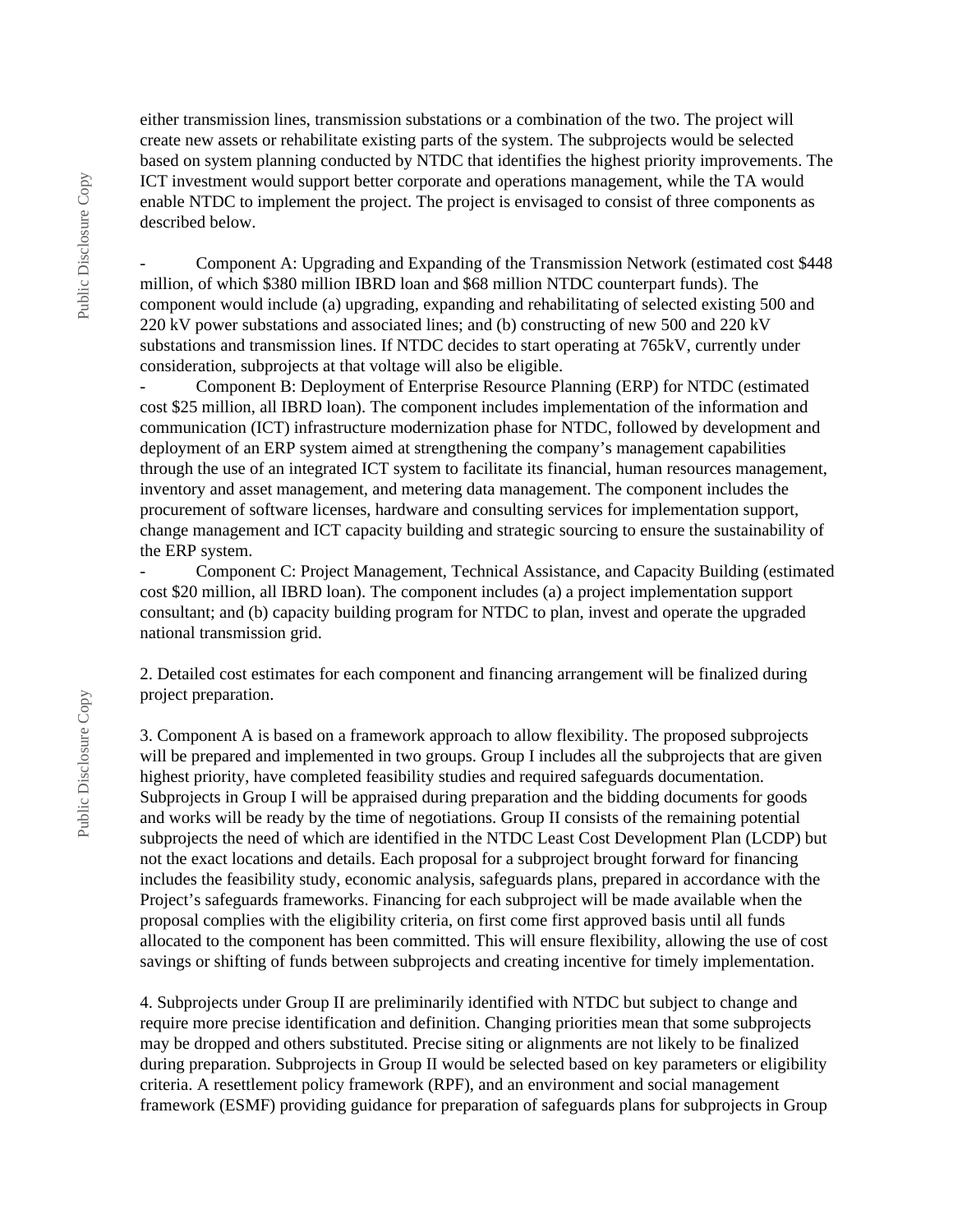II will be prepared satisfactory to the Bank, consulted upon with interested stakeholders and disclosed before appraisal. A sample of Eligibility Criteria for subprojects is provided below; this would be discussed and finalized during preparation:

Sub-project is consistent with the LCDP;

- Sub-project will contribute to the PDO;

- Technical design of the sub-projects meet Pakistan Technical Standards and feasibility requirements:

Subproject has at least EIRR of 12%, calculated using a methodology acceptable to the Bank;

- Subproject safeguard instruments (such as environmental and social impact assessment (ESIA) and resettlement action plan (RAP)) prepared in accordance with ESMF and RPF satisfactory to the Bank, consulted upon with stakeholders and disclosed;

- All necessary clearances/approvals for implementing the sub-project, including environmental licenses have been given by the relevant Pakistani authorities;

Procurement and implementation plans, satisfactory to the Bank have been prepared and approved.

5. Component B will also be sequenced. The first phase will establish a robust ICT infrastructure across NTDC and a pilot implementation of the ERP system. This will include implementing a robust corporate data center, a disaster recovery center, Wide Area Network (WAN) and Local Area Networks (LAN) linking all NTDC corporate facilities and staff nationwide. Phase I will be appraised by the Bank and has the bidding documents for goods and works ready by the time of negotiations. The second phase, which focuses on the expansion and rollout of the ERP nationwide in NTDC, will be prepared during implementation and approved for financing on the basis of eligibility criteria to be discussed and finalized during the project preparation.

#### **D. Project location and salient physical characteristics relevant to the safeguard analysis (if known)**

6. The provisional list of subprojects under Component A suggests that subprojects are scattered in various urban, peri- urban and rural areas in Pakistan. Most of subprojects are located in Punjab Province, while a few subprojects are located in the provinces ofSindh, Khyber Pakhtunkhwa (KP), Balochistan and in the Islamabad Capital Territory. The majority of the sub stations will be located near the load centers, which are urban and peri- urban areas. Component B and C are technical assistance activities which will be carried out within the existing premises of NTDC and can be considered to have no safeguards impacts.

7. In capacity upgrading (augmentation) of existing substations, the key activity is to install additional new 500/220kV or 220/132 kV power transformers, reactors and associated equipment. In rehabilitation of existing substations, existing 500 kV or 220 kV transformers and associated equipment will be replaced with new ones of higher capacity. Rehabilitation also includes conversion of existing substations with open air insulated switchyard (AIS) to more compact and indoor gas insulated substations (GIS). This activity does not require land acquisition and will be implemented within the premises of these substations. Some substations commissioned before 1970s, may contain polychlorinated biphenyls (PCBs). Safe disposal of replaced equipment will require adequate mitigation measures to ensure environmental protection and avoiding contamination of natural resources like water and air. Health, safety and construction related environmental impacts need to be identified in the EMP and adequately implemented. While most of upgrading subprojects do not require land acquisition, some subprojects in Group II may require limited additional pieces of land, which is normally adjacent to the existing substations.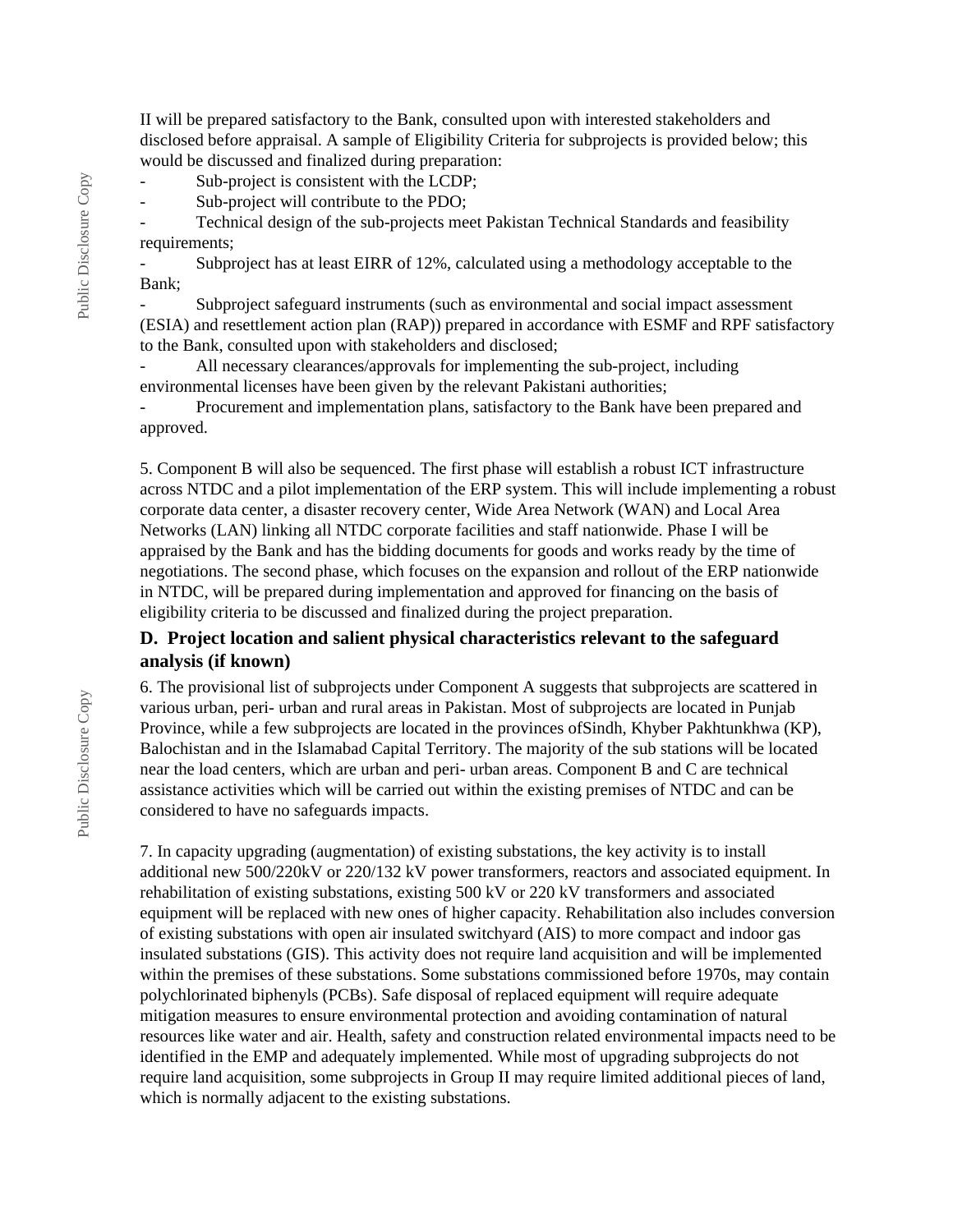8. New 500 kV and 220 kV substations typically have two to four power transformers and associated equipment at 500, 220 and 130 kV, a control room and ancillary equipment.

The key components in 500 and 220 kV power substation are; (i) switchyard bay, (ii) control building, (iii) residential houses for staff with water supply and sanitation facilities (iv) fencing and landscaping, and (v) short access road. Typically a new substation requires short transmission lines connecting it to the existing transmission network. A new substation requires an enclosed, leveled site free of any vegetation or human habitation (except for substation operators), typically 50-60 acres for a 500 kV substation and 30-40 acres for a 220 kV substation. 750/500/220 kV Islamabad West Substation requires about 150 acres. New substations may also require additional permanent and temporary land acquisition for 500 or 220 kV transmission connections or upgrading or new existing access roads. New subproject sites can be, and normally are, selected flexibly within a certain area to minimize the scale of such structures and impacts on environment or land acquisition. ESIA for each subproject will ensure that adequate environmental management programs are developed and implemented.

9. Site visits and screening undertaken by the task team for Group I subprojects has determined that no natural, or critical habitats, including forests, will be impacted. However, as NTDC can update, replace or propose new subprojects in the second group, these subprojects may be located in areas that have impacts on natural habitats or forest. During preparation, these potentials will be identified and sufficient mitigation measures will be included in the ESMF. Most project activities will take place at the existing sites of the substations or in the vicinity of the existing substations. There is flexibility in the location of new substations and lines. Therefore, impacts on Cultural Resources can be avoided or minimized in design. The ESMF will provide a process for screening out projects with significant impacts, or incorporating a PCR management plan into the EMP or ESIA for minor impacts. All EMPs will contain a chance find procedure.

10. No ne of potential subprojects of Group I are located in areas where indigenous communities live. However, new subprojects in the second group may pass through or be located in the areas home to indigenous people (IP). The preparation will clarify potential impacts on IP and an Indigenous Policy Framework will be prepared if the policy is triggered.

10. Each subproject in Group II will be evaluated against the project safeguard checklist in the ESMF. No subproject will be approved for funding, if any of the following could occur:

• significant degradation or conversion of natural habitats and/or forests in protected areas, proposed protected areas or areas that are considered of special ecological significance.

• temporary or permanent relocation or any other type of impact on physical cultural resources known to be of local, regional or national significance based on national or Provincial lists, proposed national or Provincial lists and/or identified during public consultation with local affected groups.

• any physical cultural resources considered especially important or sensitive particularly to local groups (e.g. gravesites) are located on the site.

• temporary or permanent reduction or degradation to the ecosystem function of, or resources within, a production, conservation or multiple use forest.

#### **E. Borrowers Institutional Capacity for Safeguard Policies**

11. NTDC will be the implementing agency for the Project. Currently, NTDC is working with the Bank under the on-going CASA-1000 project and the transmission line to evacuate Dasu HPP, for which a project management unit (PMU) was established and is functioning with support of international consultants. Experience of NTDC investment projects with ADB and JICA in recent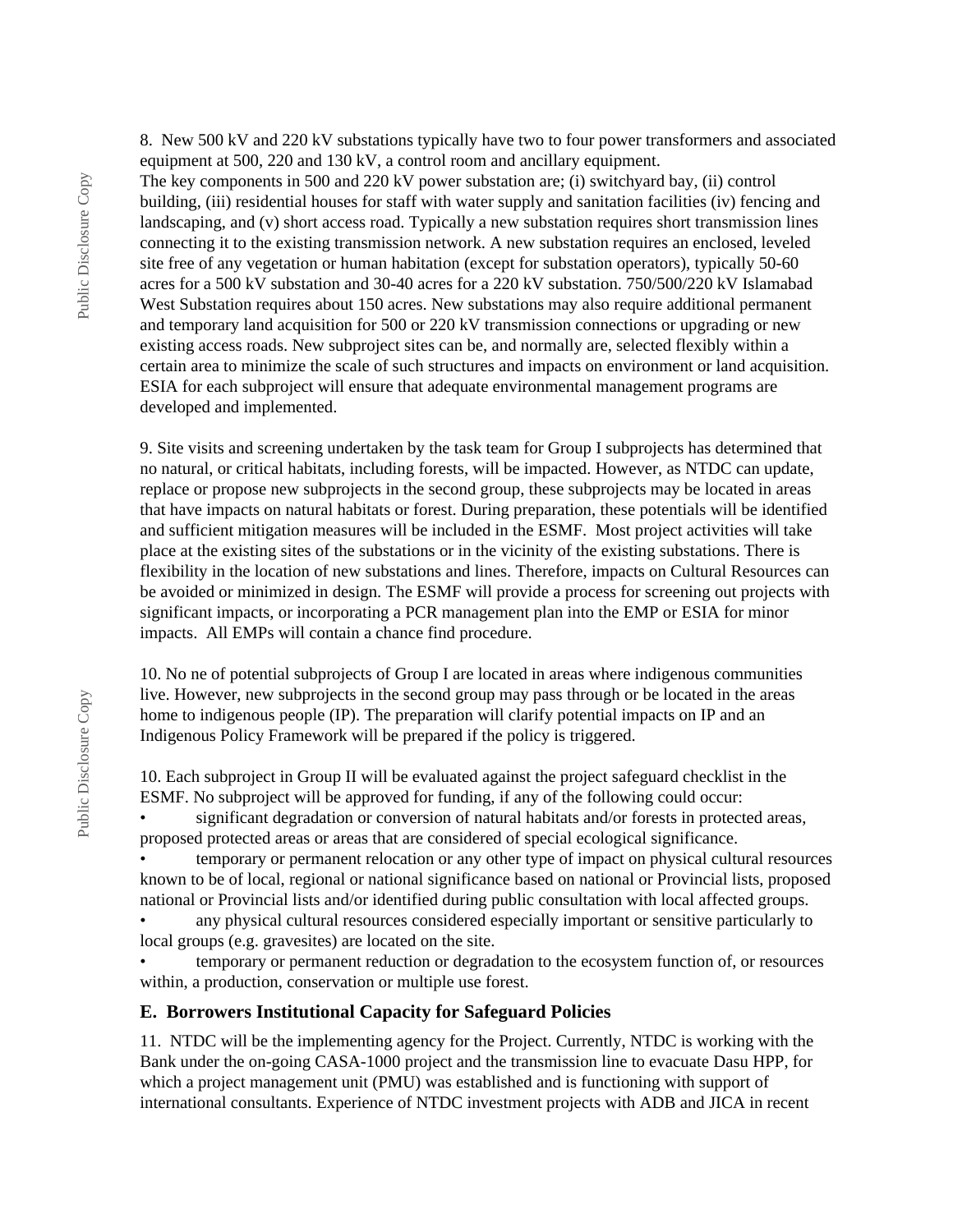years shows evidences of weak institutional capacity, procurement and financial management challenges and delay in project completion.

12. A dedicated PMU headed by a Project Director will be established. It will be responsible for project preparation and implementation. The PMU would be built on the existing PMU for the transmission connection for Dasu HPP as a single PMU for all WB loans to NTDC. It would be provided with adequate technical, procurement, financial management, environmental and social staff. The PMU would coordinate with various departments of NTDC but would work independently in design and implementation of the project.

13, NTDC has a designated Environment and Social Impact Cell (E&SIC) which is responsible for environmental and social assessment and monitoring on behalf of the organization. The E&SIC oversees preparation of environmental assessments, land acquisition plans, liaises with the relevant EPA's and manages NTDC's E&S legal compliance.

14. Project Implementation Support consultant with adequate experience in environment and social safeguards is being recruited to support NTDC during construction and to prepare subprojects for Group II.

#### **F. Environmental and Social Safeguards Specialists on the Team**

Javaid Afzal (GENDR) Salma Omar (GSU06)

| <b>Safeguard Policies</b>                     | <b>Triggered?</b> | <b>Explanation (Optional)</b>                                                                                                                                                                                                                                                                                                                                                                                                                                                                                                                                                                                                                                                                                                                            |
|-----------------------------------------------|-------------------|----------------------------------------------------------------------------------------------------------------------------------------------------------------------------------------------------------------------------------------------------------------------------------------------------------------------------------------------------------------------------------------------------------------------------------------------------------------------------------------------------------------------------------------------------------------------------------------------------------------------------------------------------------------------------------------------------------------------------------------------------------|
| <b>Environmental Assessment</b><br>OP/BP 4.01 | Yes               | The proposed project will help in augmenting/<br>rehabilitating select transmission lines throughout the<br>country and upgrade/construct new substations<br>through NTDC's prioritized investments. These<br>activities may have temporary, reversible and short<br>to medium term environmental impacts and can be<br>adequately mitigated through a well-planned<br>environmental management and mitigation plans.<br>Based on the proposed activities and likely<br>environmental impacts, which are generally<br>construction related, the project has been rated as<br>category B.<br>For appraisal, ESIA and EMP will be prepared for<br>known sites and an ESMF will be prepared to guide<br>Group II subprojects during project implementation. |
| Natural Habitats OP/BP 4.04                   | <b>TBD</b>        | No subproject under Group I impacts or passes<br>through any natural or critical habitat. Some of the<br>new transmission lines in Group II may pass through<br>natural or critical habitat. This will be screened<br>during preparation and if there is a potential for<br>natural habitats to be affected, then the policy will be<br>triggered and the ESMF will include screening                                                                                                                                                                                                                                                                                                                                                                    |

## **II. SAFEGUARD POLICIES THAT MIGHT APPLY**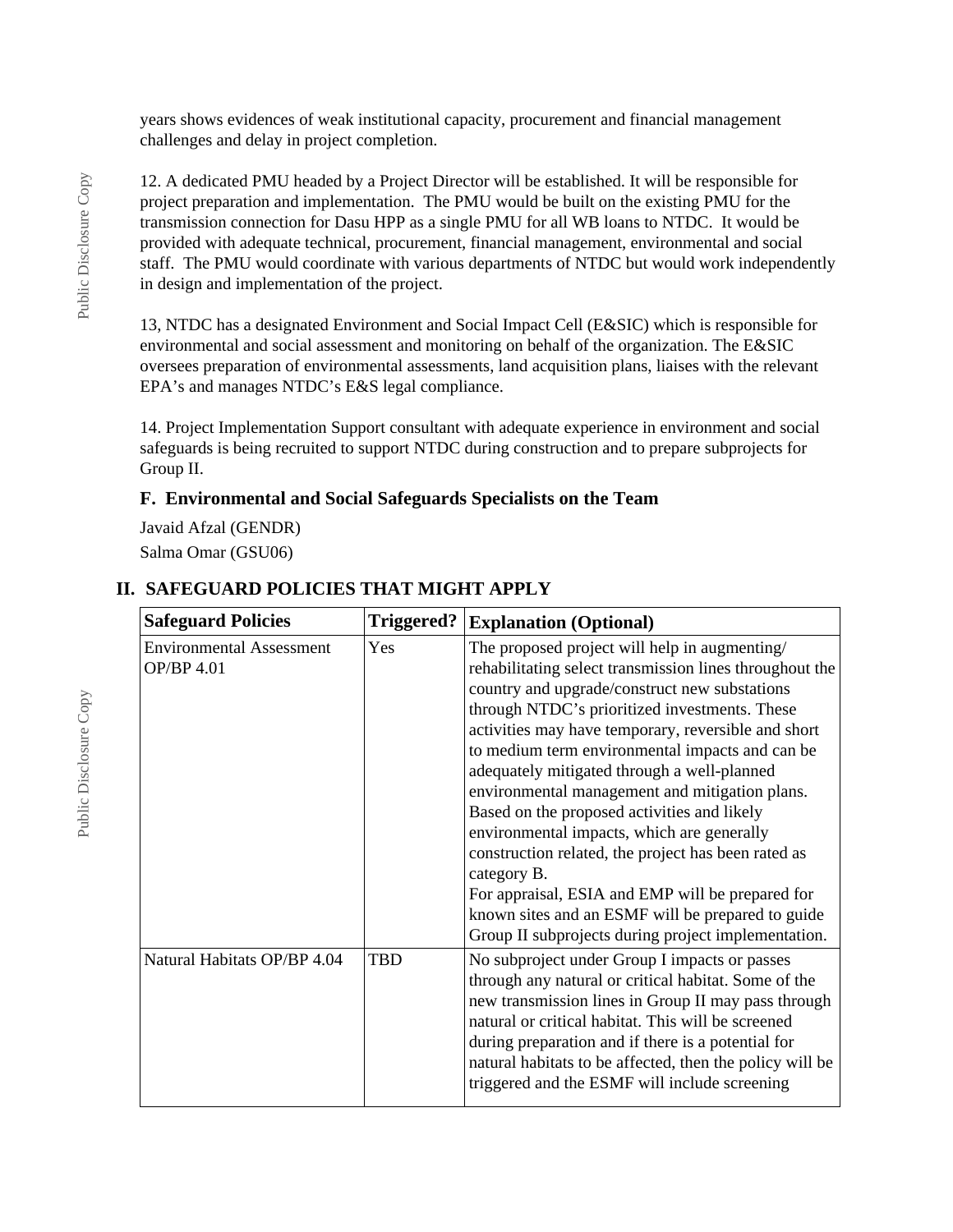|                                                   |                | checklists and suitable mitigation methods. Projects<br>with significant potential impacts can be screened<br>out.                                                                                                                                                                                                                                                                                                                                                                                                                                                                                              |  |
|---------------------------------------------------|----------------|-----------------------------------------------------------------------------------------------------------------------------------------------------------------------------------------------------------------------------------------------------------------------------------------------------------------------------------------------------------------------------------------------------------------------------------------------------------------------------------------------------------------------------------------------------------------------------------------------------------------|--|
| Forests OP/BP 4.36                                | <b>TBD</b>     | No subproject under Group I impacts or passes<br>through forests. Some of the new transmission lines<br>in Group II may pass through forests. This will be<br>screened during preparation and if there is a potential<br>that forests will be adversely impacted, then the<br>policy will be triggered and the ESMF will include<br>screening checklists and suitable mitigation methods.<br>Projects with significant potential impacts can be<br>screened out.                                                                                                                                                |  |
| Pest Management OP 4.09                           | N <sub>o</sub> | NNTDC does not use chemicals or pesticides for<br>vegetation removal or land clearing under the<br>transmission lines.                                                                                                                                                                                                                                                                                                                                                                                                                                                                                          |  |
| <b>Physical Cultural Resources</b><br>OP/BP 4.11  | Yes            | Because project activities will take place at the<br>existing sites of the substations, there will be no<br>impacts on Physical Cultural Resources from Group<br>I subprojects. There is flexibility in the location of<br>new substations and lines. Therefore, impacts on<br>Cultural Resources can be avoided or minimised in<br>design for new subprojects under Group II. The<br>ESMF will provide a process for screening out<br>projects with significant impacts, or incorporating a<br>PCR management plan into the EMP or ESIA for<br>minor impacts. All EMP will contain a chance find<br>procedure. |  |
| Indigenous Peoples OP/BP<br>4.10                  | <b>TBD</b>     | No subprojects in Group I are located in areas where<br>IP live. Screening of subprojects of Group II will<br>confirm the likely impacts on IP. If there is the<br>potential that IP could be adversely affected the<br>policy will be triggered and an Indigenous People's<br>Framework will be prepared for appraisal.                                                                                                                                                                                                                                                                                        |  |
| Involuntary Resettlement OP/<br>BP 4.12           | Yes            | Subprojects involving new substations will have low-<br>intensity impacts involving some temporary or<br>permanent loss of land to substations, transmission<br>tower foundations, and line stringing.                                                                                                                                                                                                                                                                                                                                                                                                          |  |
| Safety of Dams OP/BP 4.37                         | N <sub>o</sub> | The project does not involve any works in, on, or<br>around any dam so this policy is not triggered.                                                                                                                                                                                                                                                                                                                                                                                                                                                                                                            |  |
| Projects on International<br>Waterways OP/BP 7.50 | N <sub>o</sub> | The project does not involve any works on any of the<br>river/international waterways as defined in the Bank<br>policy.                                                                                                                                                                                                                                                                                                                                                                                                                                                                                         |  |
| Projects in Disputed Areas OP/<br>BP 7.60         | N <sub>o</sub> | The project is not located in disputed areas as<br>defined in the Bank's policy.                                                                                                                                                                                                                                                                                                                                                                                                                                                                                                                                |  |

# **III. SAFEGUARD PREPARATION PLAN**

<sup>&</sup>lt;sup>1</sup> Reminder: The Bank's Disclosure Policy requires that safeguard-related documents be disclosed before appraisal (i) at the InfoShop and (ii) in country, at publicly accessible locations and in a form and language that a